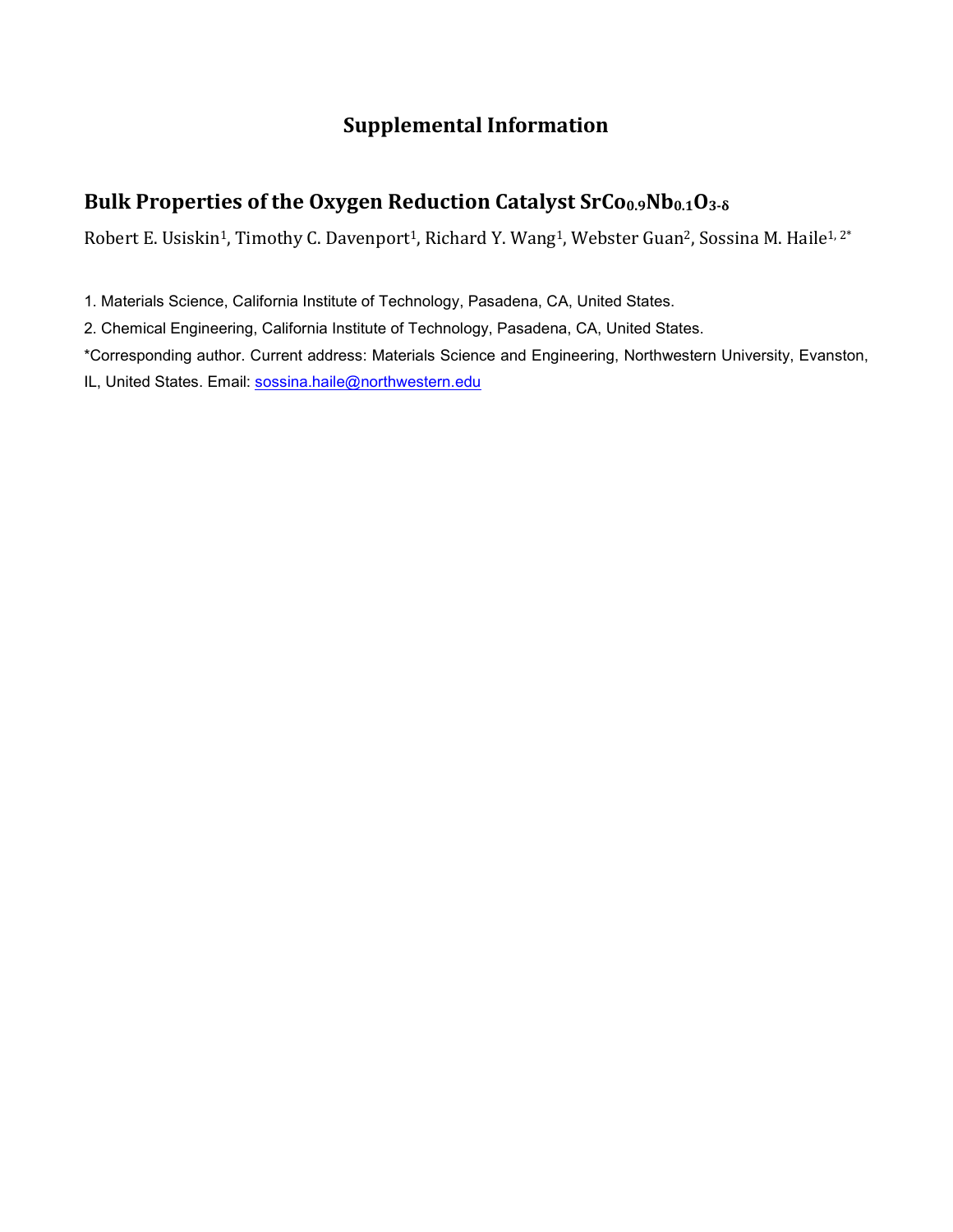| Sample                         | $R_{wp}$ (%) | $R_p$ (%) | $R_{wp}$ (-bkgd) $(\%)$ | $R_p$ (-bkgd) $(\% )$ | $\chi^2$ |
|--------------------------------|--------------|-----------|-------------------------|-----------------------|----------|
| SCN as prepared                | 8.01         | 5.50      | 12.08                   | 8.03                  | 2.459    |
| 750 $\degree$ C anneal for 4 d | 6.31         | 4.75      | 7.00                    | 5.46                  | 1.524    |
| 750 °C anneal for 10 d         | 6.97         | 5.10      | 7.32                    | 5.72                  | 1.914    |
| $1200 °C$ anneal               | 7.46         | 5 25      | 10.35                   | 7.00                  | 2.068    |

Table S1. R values for the Rietveld refinement shown in Figure 1.



Figure S1. Thermodynamic stability limits in the Nb-O system, as calculated from Gibbs energies in the NIST-JANAF Thermochemical Tables [1985, version 1.0]. The red interval shown is the  $pO<sub>2</sub>$ range in the chamber during reduction, calculated based on the  $H_2$  concentration (7.5%) and trace oxygen (50-100 ppm) entering into the system. These data indicate the reduction of  $Nb<sup>5+</sup>$  to  $Nb<sup>4+</sup>$ is expected under the reducing atmosphere utilized. (The oxygen partial pressure was not directly monitored in the case of extreme reduction due to concern of damage to the Pt electrodes in the oxygen sensor.)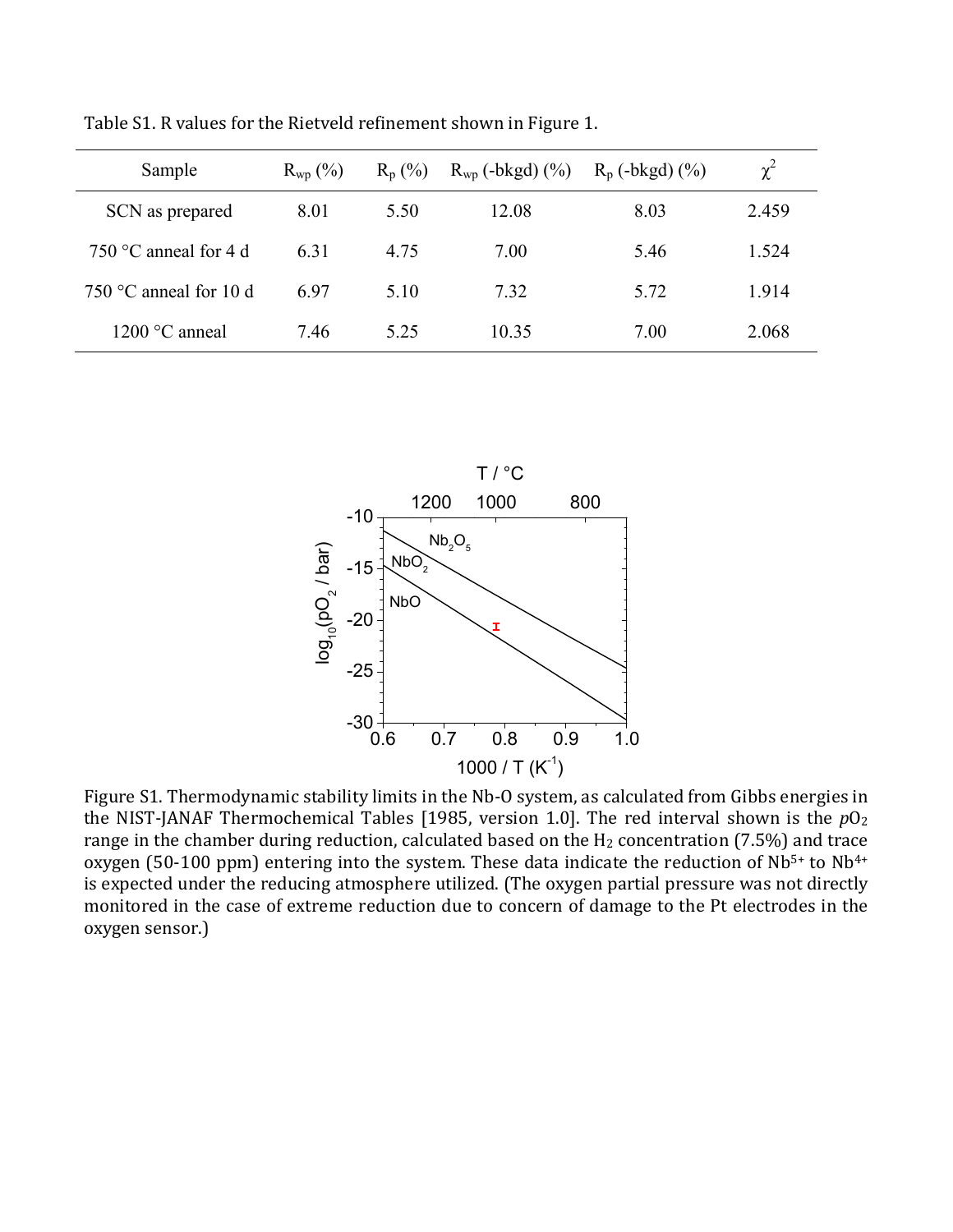

Figure S2. Buoyancy-corrected thermogravimetric profile obtained by equilibrating a powder sample of  $SrCo<sub>0.9</sub>Nb<sub>0.1</sub>O<sub>3-δ</sub>$  at 1000 °C in a mixture of 0.17 bar  $O<sub>2</sub>$  in Ar (total pressure 1 bar, equilibrated mass = 397.13 mg) and then introducing a mixture of 0.075 bar  $H_2$  in Ar. Immediate reduction is apparent. Slight reoxidation occurs during cooling even in this very reducing environment, consistent with the predictions of Figure S1.



Figure S3. Repetition of the experiment in Figure S2 with a fresh sample, except here inert gas  $(p0<sub>2</sub> ~ 10<sup>-5</sup>$  bar) was introduced at the beginning of the final cooling step, whereupon an immediate 0.48% mass increase is seen, consistent with the oxygen mass uptake expected (0.46%) from the re-oxidation of Nb<sup>4+</sup> to Nb<sup>5+</sup> predicted by Figure S1. (A subsequent slower mass uptake is also observed and is attributed to slight uptake of water, *i.e.*, strontium hydroxide formation).

Based on Figures S1-S3, we conclude that only  $Nb^{4+}$  is present in the reduction products at 1000 °C.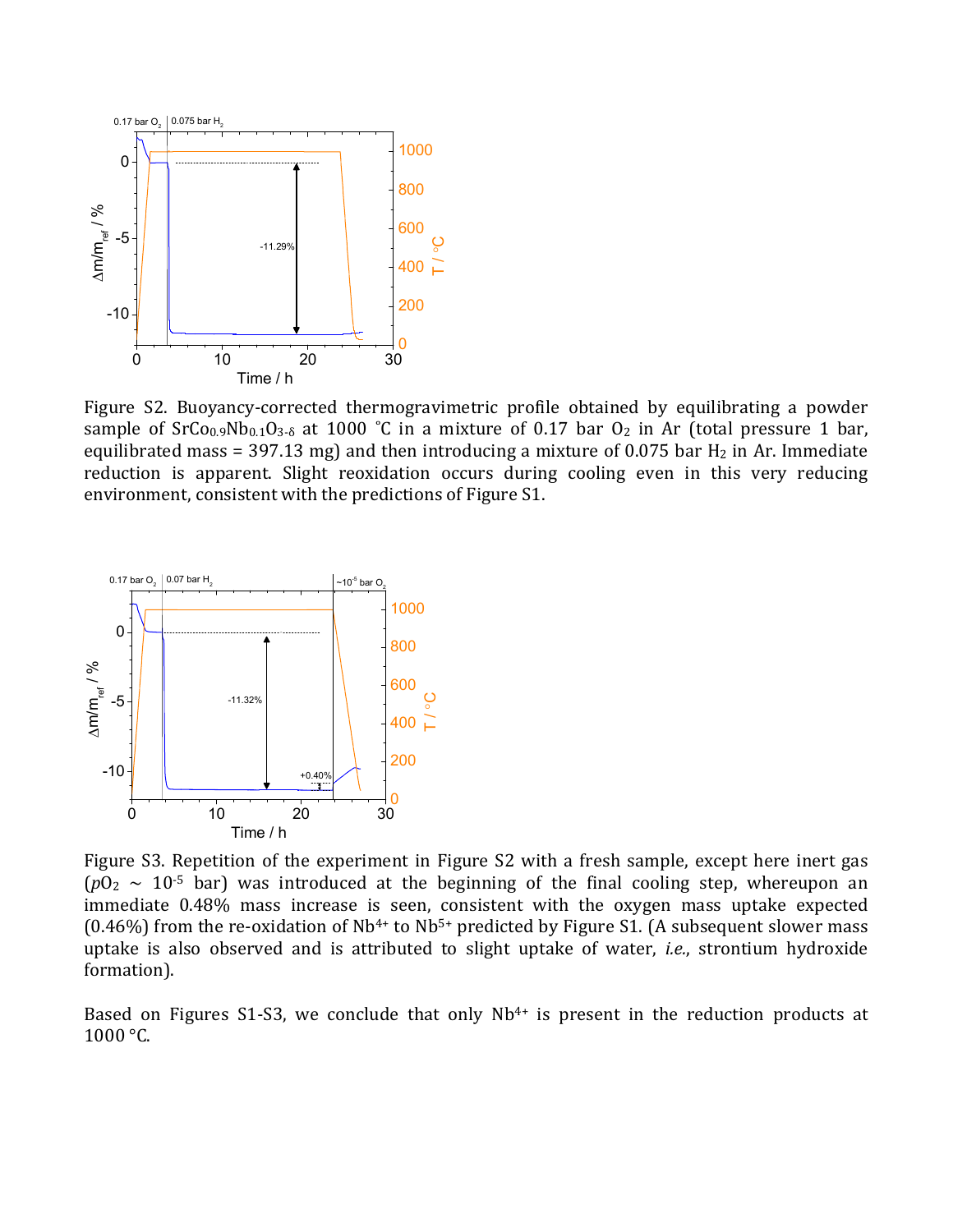

Figure S4. Buoyancy-corrected TGA profiles acquired from  $SrCo<sub>0.9</sub>Nb<sub>0.1</sub>O<sub>3-δ</sub>$  under the following *p*O2, listed clockwise from top left: 0.8, 0.17, 0.035, 1.4×10-3, 5.8×10-3, and 0.011 bar. At the beginning and end of each profile, the sample was exposed to 0.17 bar  $O<sub>2</sub>$  as indicated.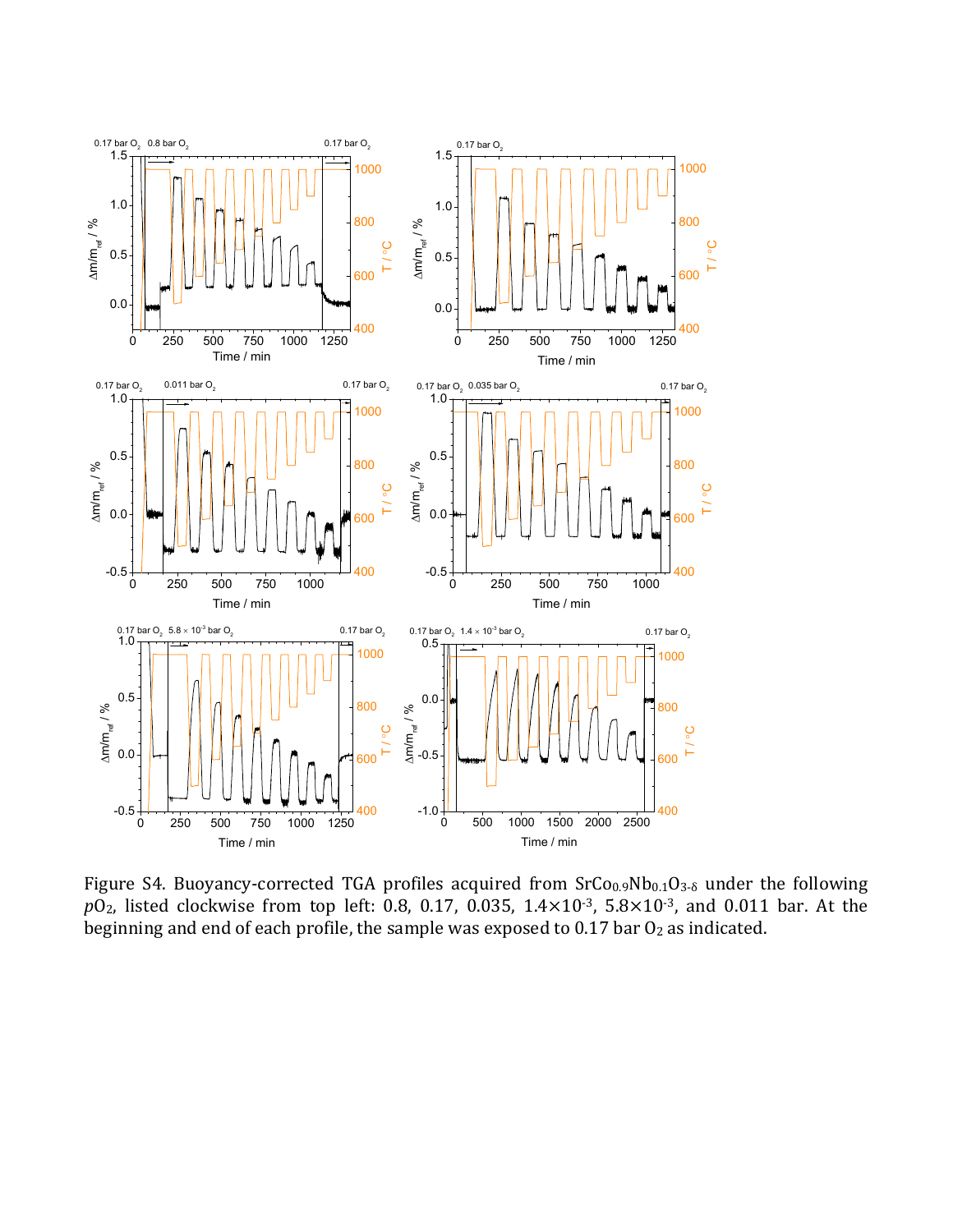

Figure S5. Buoyancy-corrected thermogravimetric profiles obtained at  $p0<sub>2</sub>$  of (clockwise from top left)  $1.4 \times 10^{-3}$ ,  $4.1 \times 10^{-4}$ , and  $1.7 \times 10^{-4}$  bar  $0_2$ . An exponential decay function was fit to the mass profile at each temperature to determine the limiting mass value.



Figure S6. Comparison of implied oxygen stoichiometry in  $SrCo<sub>0.9</sub>Nb<sub>0.1</sub>O<sub>3-δ</sub>$  from two different measurement protocols at  $pO_2 = 1.4 \times 10^{-3}$  bar. (At 500 and 600 °C, the alternating sequence protocol did not provide sufficient time for equilibration, so at these two conditions only the step sequence data are considered reliable.)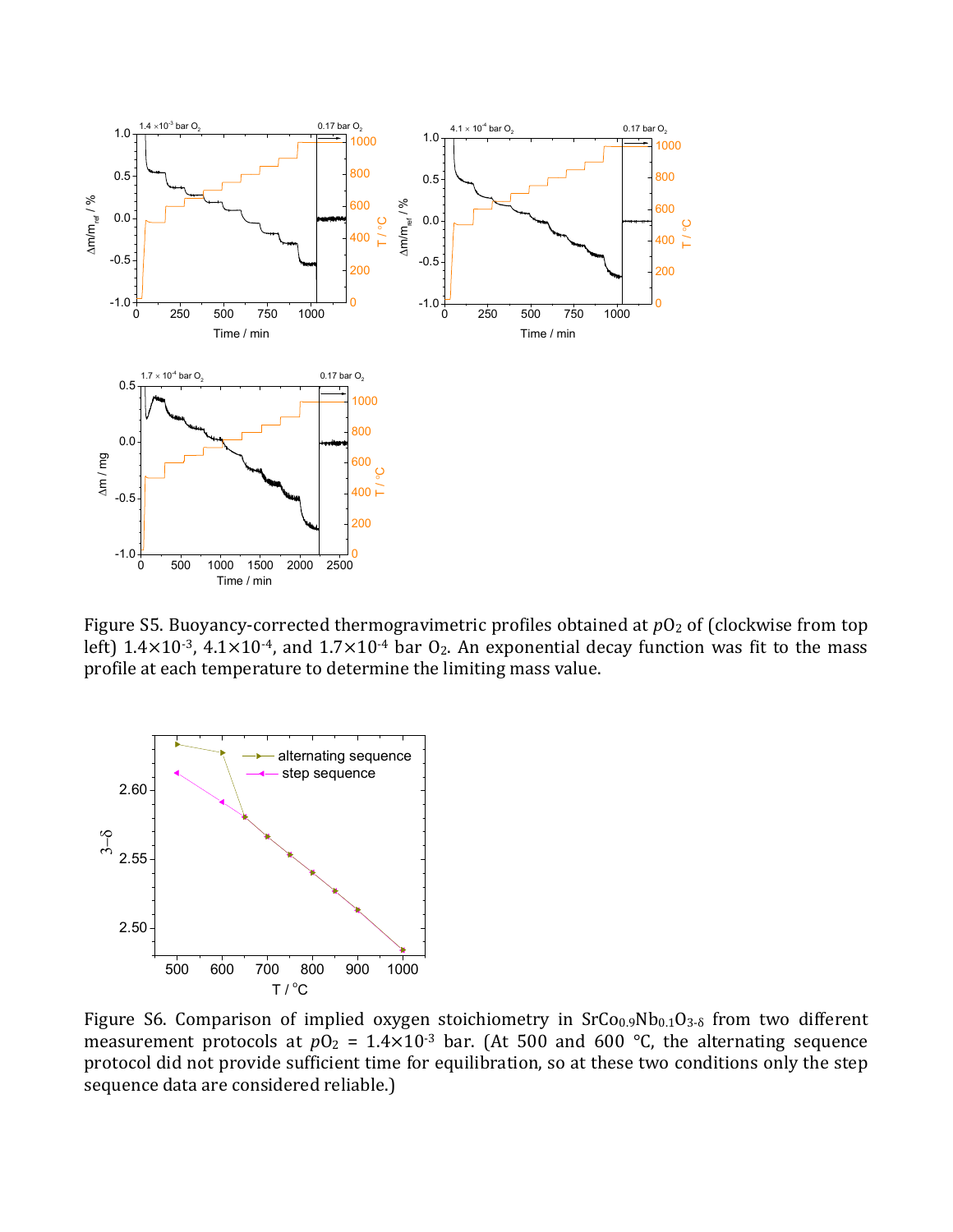

Figure S7. Oxygen stoichiometry 3- $\delta$  of SrCo<sub>0.9</sub>Nb<sub>0.1</sub>O<sub>3- $\delta$ </sub>. The nearly horizontal black line is based on Equation 1, the boundary between the thermodynamically stable and unstable regions as determined by the features of the thermogravimetric profiles. An extrapolated boundary is shown as a dashed line. Within the unstable region, the oxygen content represents the metastable behavior. Relative error bars at the 95% confidence level (not shown) were calculated to be ±0.020 at 1000 ˚C and ±0.014 or narrower at other temperatures. Solid lines are second-order polynomial fits. The corresponding average formal cobalt valence is also shown.



Figure S8. Relative partial molar enthalpy  $\overline{\Delta H_O}$  and entropy  $\overline{\Delta S_O}$  of oxygen in SrCo $_{0.9}$ Nb $_{0.1}$ O $_{3\text{-}\delta}$ .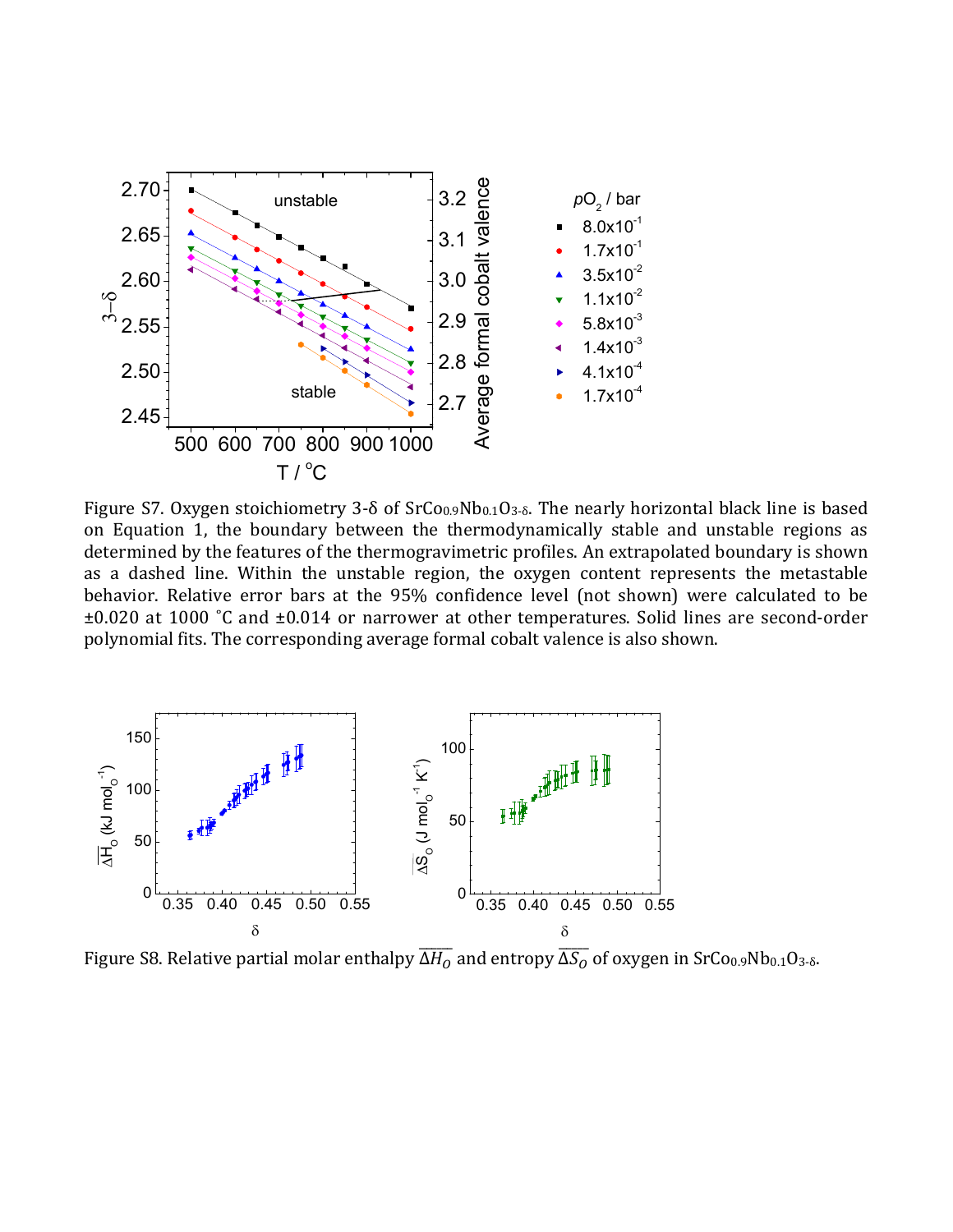

Figure S9. Raw resistance values measured from a sintered  $SrCo<sub>0.9</sub>Nb<sub>0.1</sub>O<sub>3-δ</sub>$  compact at (a) 0.2 bar  $O_2$  and (b)  $1\times10^{-4}$  bar  $O_2$ . The profiles in (a) are representative of all measurement atmospheres except that shown in (b). (The before-and-after verification at 700 °C was inadvertently omitted in the 1 bar  $O<sub>2</sub>$  condition, but was performed for all others.) The thermally activated transport behavior is also apparent in the unusual relaxation profile observed for conductivity measurements under low  $pO<sub>2</sub>$ , at which oxidation kinetics are slow. At each temperature decrement of the profile, there is an initial *increase* in resistance, which is attributed to the thermally activated nature of the transport, followed by a subsequent *decrease* in resistance, which reflects slow isothermal oxygen uptake.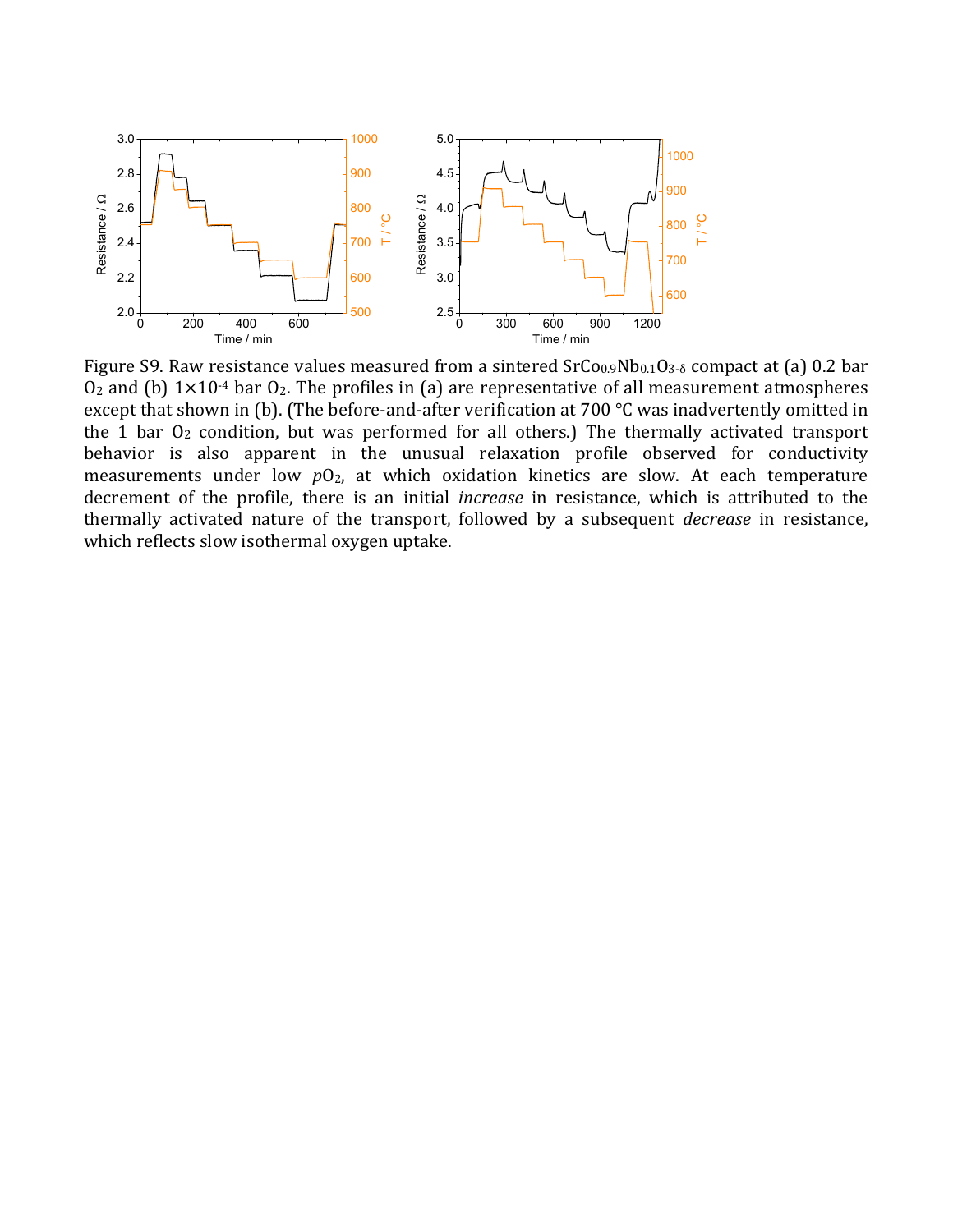## **Discussion of electronic conductivity**

The electronic conductivity of a species i that exhibits hopping behavior is described by the Nernst-Einstein relation:

$$
\sigma_i = \frac{(z_i e)^2}{w_i k_B T} c_i D_i
$$

where  $\sigma_i$  is electronic conductivity,  $z_i$  is valence,  $c_i$  is concentration,  $D_i$  is diffusivity,  $w_i$  is the thermodynamic factor, and  $k_B$  is the Boltzmann constant. [Maier, *Physical Chemistry of Ionic Materials*, p. 264] The diffusivity can be written as: [p. 284]

$$
D_i = (1 - x_i) \gamma a_0^2 \frac{k_B \Theta_D}{h} \exp\left(\frac{-\Delta_m G}{k_B T}\right)
$$

where  $x_i$  is the fraction of sites available to species i that are filled,  $\gamma$  is a constant (typically 1/6) that reflects the number of possible hopping directions, a<sub>0</sub> is the lattice parameter,  $\Theta_{D}$  is the Debye temperature, h is the Planck constant, and  $\Delta_{m}G$  is the Gibbs energy of hole migration. Combining these two relations,

$$
\sigma_i = \frac{(z_i e)^2}{w_i k_B T} c_i (1 - x_i) \gamma a_0^2 \frac{k \Theta_D}{h} \exp\left(\frac{-\Delta_m G}{k_B T}\right)
$$

or

$$
\sigma_i = \frac{C}{T} \exp\left(\frac{-\Delta_m H}{k_B T}\right)
$$

where the parameter C includes contributions from the concentration, the thermodynamic factor, and the entropy of hole migration  $\Delta_m$ S. The use of  $\Theta_D$  in the transition state prefactor implicitly assumes that  $T > \Theta_{D}$ , which is reasonable here. The temperature dependence of the thermodynamic factor is assumed to be negligible relative to the exponential factor of interest here. Changes in the mobile carrier concentration with temperature at fixed  $\delta$  due to disproportionation (*e.g.*,  $2Co^{3+} \rightarrow Co^{2+} + Co^{4+}$ ) are neglected; the relatively small temperature range of the analysis limits the error associated with this approximation.